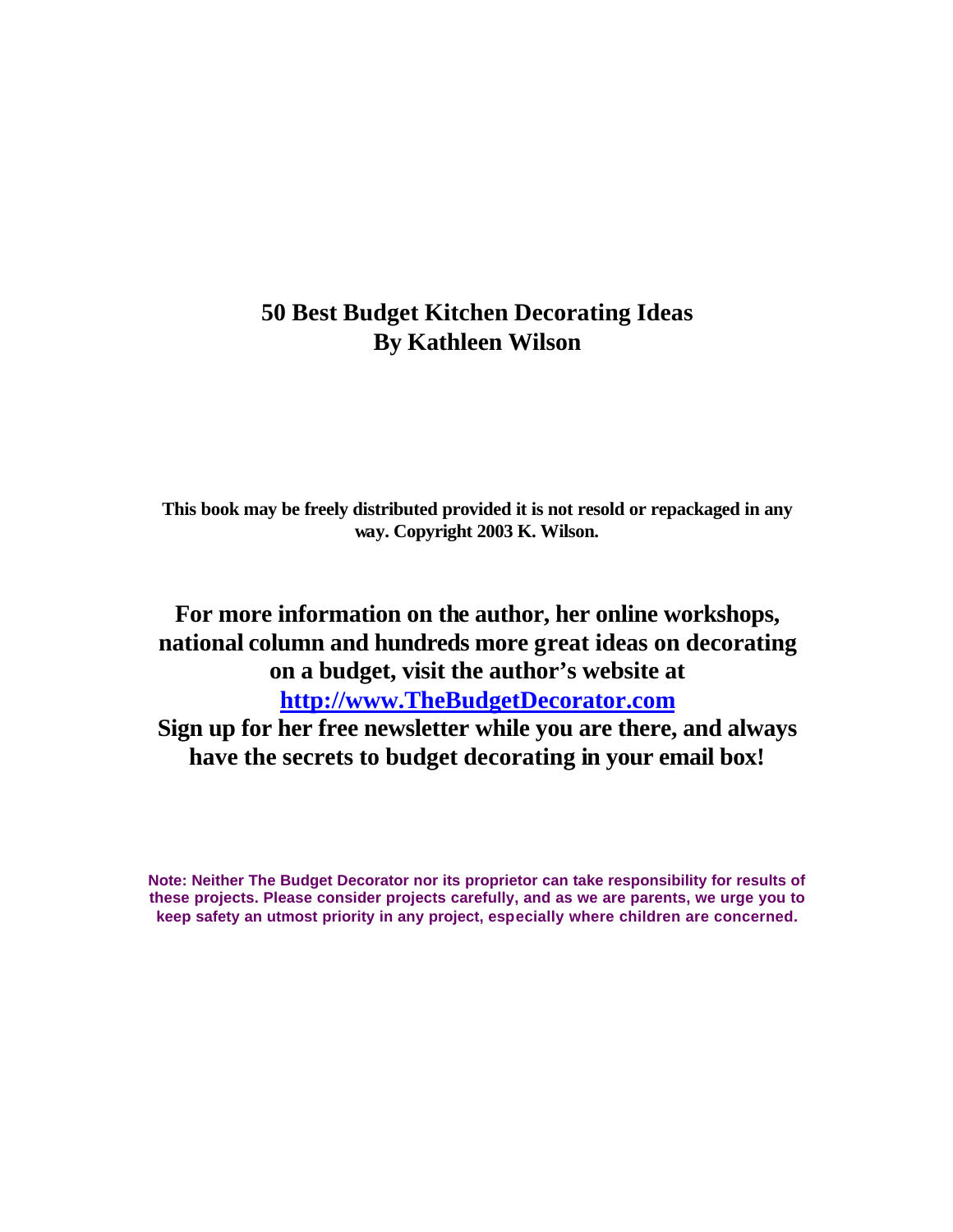### 50 Best Budget Kitchen Decorating Ideas By Kathleen Wilson

1.Repaint those cabinets! Unless you have high quality wood cabinets, chances are they could use some rejuvenation, and painted finishes are very hot! There are many techniques you can easily learn to give your kitchen cabinets an expensive designer look. Crackling, faux finishing, and glazing are all quite simple and cost effective. Try the Internet for some guidance; most major paint manufacturers have websites with great instructions! Try www.dutchboy.com or www.fauxlikeapro.com

2.Paint those walls! These days our kitchens are the hub of the home, and we all feel more comfortable in rooms that offer mood and character. If you have wood cabinets, color on the walls will make the wood appear richer, and will emphasize your accessories.

3.Make carved look molding and appliqués. There are several techniques for creating beautiful moldings and architectural embellishments for very little money. You can either use joint compound and a cake-decorating bag to create beautiful designs on plain wood strips, then prime and paint, or use my "salt dough" method. I use the salt dough recipes that children often use for making Christmas decorations. I cut the dough into simple shapes such as leaves, ropes, or scrolls. Then let dry or bake as the recipe dictates. Now simply use a glue gun to attach to wood strips, prime and paint! This gives you a little more control over the finished piece, and also is a lot cheaper! Hint: If you use this method for appliqués, paint before you attach to the wall. These are great attached to the front of cabinet doors, or over doorways. See the two recipes I use below.

#### **Salt Dough Recipe**

**2 cups flour ½ cup salt Water added by the tablespoon until the desired consistency 1-2 tablespoons salad oil added to help keep it from drying and cracking**

**Place pieces on a cookie sheet in a 250-degree oven for 1 hour, then check every 15 minutes until hard, but not overly brown.**

**Cornstarch Recipe (While this recipe is a little more inconvenient because of the air drying, it yields a much finer product, almost like porcelain.)**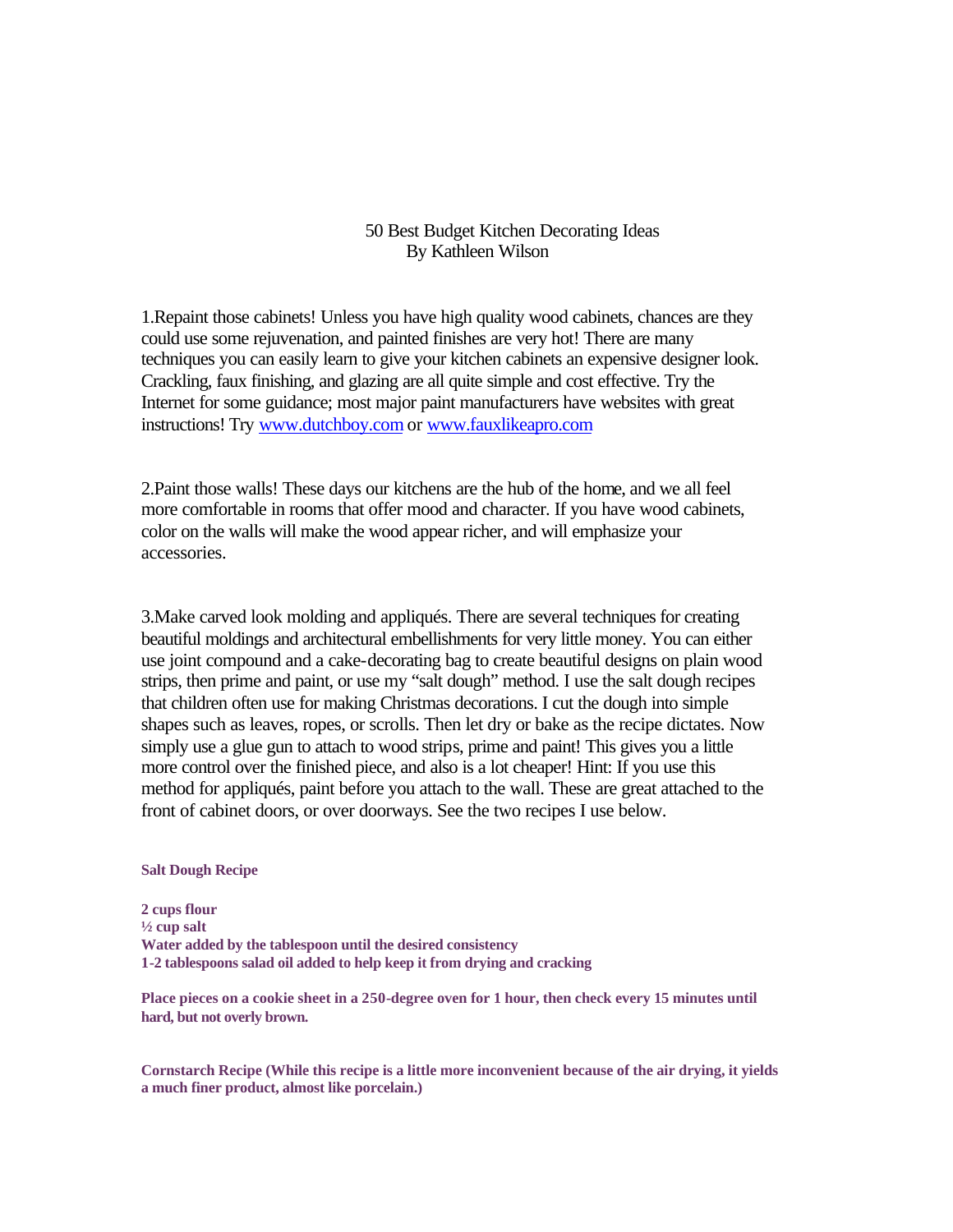**2 Cups Baking Soda 1-Cup Cornstarch 1 ¼ cups water**

**Heat in a saucepan until thick, let cool, and then knead out on a board dusted with cornstarch. Cut or work into desired shapes, then let air dry at least 24 hours or more.** 

4.Use fabric in your kitchen. Years ago, there was a belief that you shouldn't use fabric in a kitchen because of the grease and food splatters, and the difficulty cleaning. Nowadays, most fabrics can be thrown in the washer and dryer, so go ahead and use it! It softens the kitchen, can add romance or charm, and makes it feel like a warm connection to the rest of your house, instead of a cold utilitarian space. Curtains or valances, appliance covers, and table runners all can be easily stitched at home. (Or fused with an iron and hem tape available at your sewing or craft store.) Fabric does not have to be expensive either. Flat twin sheets are always a great value, and can be gotten on sale for as little as 3 dollars. Keep an eye out at garage sales for sheets, quilts, tablecloths, and even clothing that have your homes color schemes.

5.Give yourself stone counters for less than \$40! Ok, ordinarily even \$40 for one project is a little much for me, but this one has such a large impact and is so easy, that it's definitely worth it! The secret? Paint! Get a book from the library, or search the Internet for instructions on the stone faux finish of your choice, (practice on cardboard first!) then follow these steps. For this to be successful, there is one step you cannot skimp on. Prime your countertops with a primer specially made for non-porous surfaces!!! Bin or KILZ are both good brands. (I also like to use their water-based variety, check the can carefully!) Now paint your faux finish. Allow to dry thoroughly, 24 hours is best. Now simply give it 4 or 5 coats of water-based polyurethane, let dry, and enjoy years of a beautiful kitchen! Save some of your original paint so if you ever do get a chip, touch up is a breeze. I promise you, visitors to your home will be hard pressed to tell that it isn't a \$5000 counter!

6. If you don't want the hard work that goes into total repainting of your cabinets, consider removing a cupboard door to make a display cabinet. Paint the entire interior of the cabinet a light or bright accent color, and put your prettiest on display. Or have someone good with power tools cut out the center panels of the doors, then shirr fabric over the inside to hide the contents of the cupboard…secure with a staple gun or Velcro tape.

7. Pick up inexpensive plate hangers from the hardware store and hang the saucers from your good china around the backsplash, or as a border. Don't have any china? Visit garage sales and thrift stores this weekend to pick up a bunch of sweet little plates for a song. (No, they don't have to match, or be fancy!)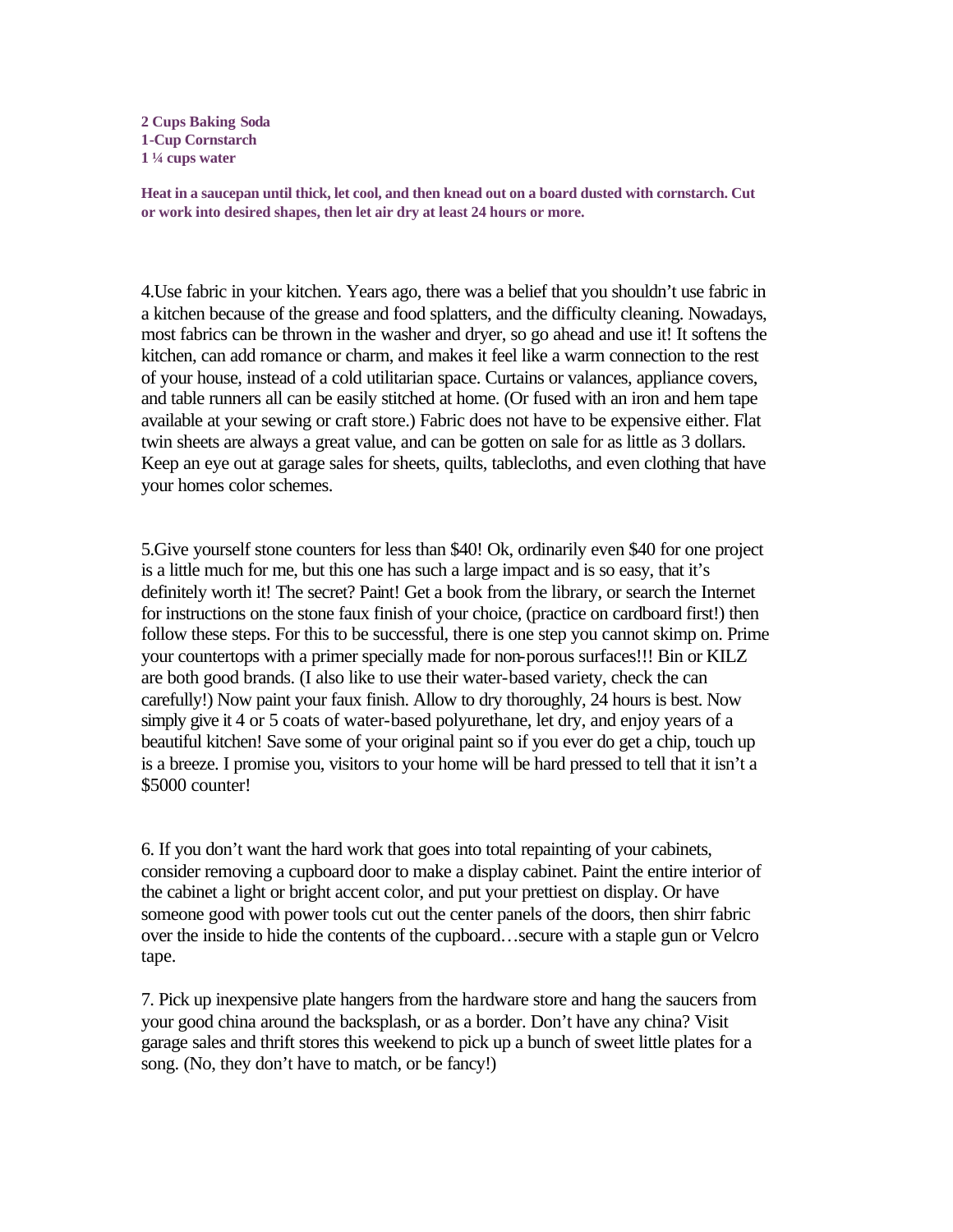8. Hang tea towels on the diagonal over your curtain rod for a fresh summer valance, and save some extra to stitch up into potholders and placemats.

9. Make a floor cloth to perk up your tired floors from a piece of remnant vinyl flooring you get at a home improvement center for just a few dollars. Turn the piece over to the backside, and give it a coat or two of good primer, then a coat of any basecoat color. Then use masking tape, stencils, stamps, sponges or freehand painting to impart a design that fits your room. Be sure to seal it with a couple of coats of water-based polyurethane, and it will wipe clean for years! This is a great way to customize your kitchen for little money…lets face it, rugs are expensive, impossible to keep clean in a kitchen, and are usually the same old boring thing. This is also a great way to cover an aging or damaged floor, as you can make the floor cloth to whatever size you need.

10. Save empty bottles and fill with colored water to set on the windowsills, or line up the bottles and fill with one flower each from your garden.

11. Grow plants from seed on your windowsills! Even grass seed has become very vogue. (Don't tell anyone, because I usually shy away from "vogue", but I really like the grass thing! $\circledcirc$ )

12. Utilize creative paint techniques to add interest. Using masking tape, create faux tiles, diamonds, even stripes on the wall, then paint in your chosen color scheme. Hint: You can get ¼ inch masking tape in the quilting area of your fabric or crafts store, that is just perfect to represent grout lines for faux wall tile!

13. Use the area above your cabinet to display collectibles. Put them together in smaller groups, but be sure to leave some space between each group of objects for the eye to rest.

14. Use plants abundantly in your kitchen. Build a small shelf across your windowsill, and start plants from seed or cuttings to save money. Plants breather life into a room!

15. Don't leave artwork out of the kitchen! Ok, I wouldn't hang an expensive print above the stove, but some simple frames painted in accent colors with old calendar or catalog photos add a lot of charm.

16. Make sure you have plenty of lighting in the kitchen. This doesn't have to mean expensive or elaborate built in lighting strips…a small tabletop lamp on the counter is high on personality, and practicality! Remake a shade from a flea market find, or learn how to make your own lamp with a lamp making kit from your craft or hardware store!

17. Don't be afraid to mix wood finishes or colors in the kitchen. Some of the most successful and popular designer kitchen combines dark wood with light, or painted cabinets with stained.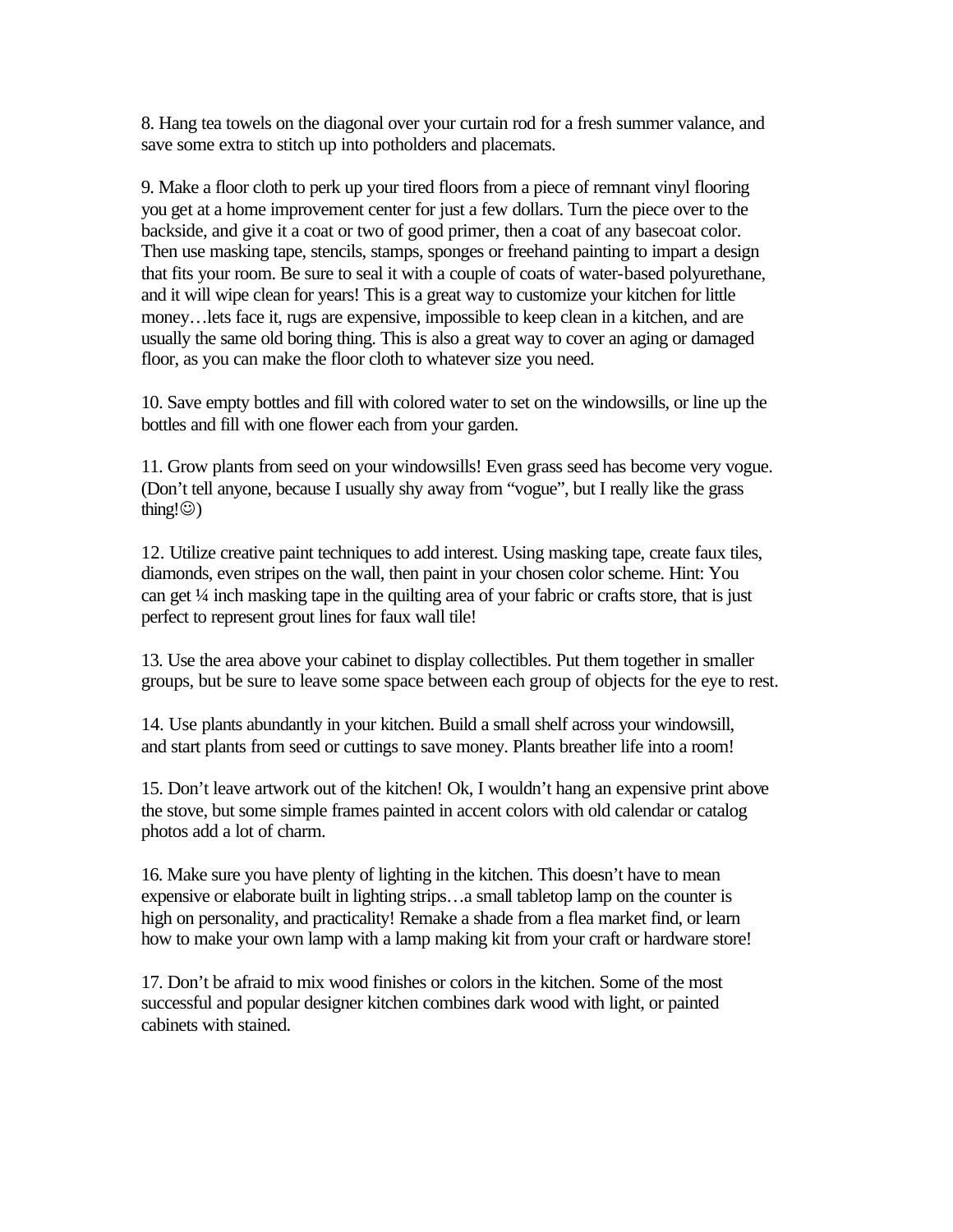18. Also don't be afraid to mix counter materials. Finish the main in one selection, then your island in another. Or tape off a border, and marbleize the border area, and faux granite the interior.

19. If you have a plain tile backsplash, stencil, hand paint, or stamp designs onto random tiles with the new "no fire" ceramic and glass paint found at your craft store. Use the accent colors and elements in your room scheme.

20. Want to do something about that out of date vinyl flooring, but can't afford to replace? You can indeed paint vinyl flooring. The biggest trick is keeping everyone out of the kitchen while it cures! The steps are the same as for painting countertops…you need a good primer specifically made for non-porous surface such as BIN or KILZ, and this is a step you CANNOT skip! Next, paint your floor using ordinary house paint; expensive floor paint is not necessary. Try finding a photo of a floor design in a magazine, and then graph it out on paper first. Use masking tape to add grout lines if you wish. Let dry thoroughly, then seal with a water based polyurethane. For a high traffic floor I recommend 6 coats, and that will give you years of floor life!

21. Consider making cabinet pulls out of unusual materials. Antique silverware can be drilled and attached with screws and nuts, (ask your local home improvement center for help with the appropriate hardware) or how about sturdy twigs for a rustic theme? You can also buy inexpensive plain unfinished wooden knobs very cheaply, then use metallic craft pint to give them a more upscale feel.

22. Make a pot rack, and add character to your kitchen with the practical pots and pans you already own! Pot racks can be made from a variety of items with a little chain, some s-hooks, and some wall anchors. (For the ceiling of course!) How about an old wine rack, or even a sturdy piece of latticework?

23. Bring flowers into the kitchen. Flowers shouldn't be relegated to the more formal rooms of the house, bring them in where you will see them and enjoy them most! Even a bunch of roadside daisies will add romance to your kitchen.

24. Love those hand painted French signs you see hanging in expensive kitchens, like "Café" or "Maison de Wilson"? Paint your own! A rough piece of lumber, some craft paint, and a little sanding to add age are all it takes! You can use a hot glue gun to add picture hangers to the backside.

25. Love that pickled cabinet finish? It's easy to do over your present cabinets. Use TSP to make sure your cabinets are absolutely clean, then lightly sand. Now using thinned down white house paint, brush over the surface of the cabinet. Work on small area at a time. Wait a few minutes, and then wipe down with a cloth. Repeat the process until you get the level of color you desire! You may wish to seal with polyurethane, or a paste wax.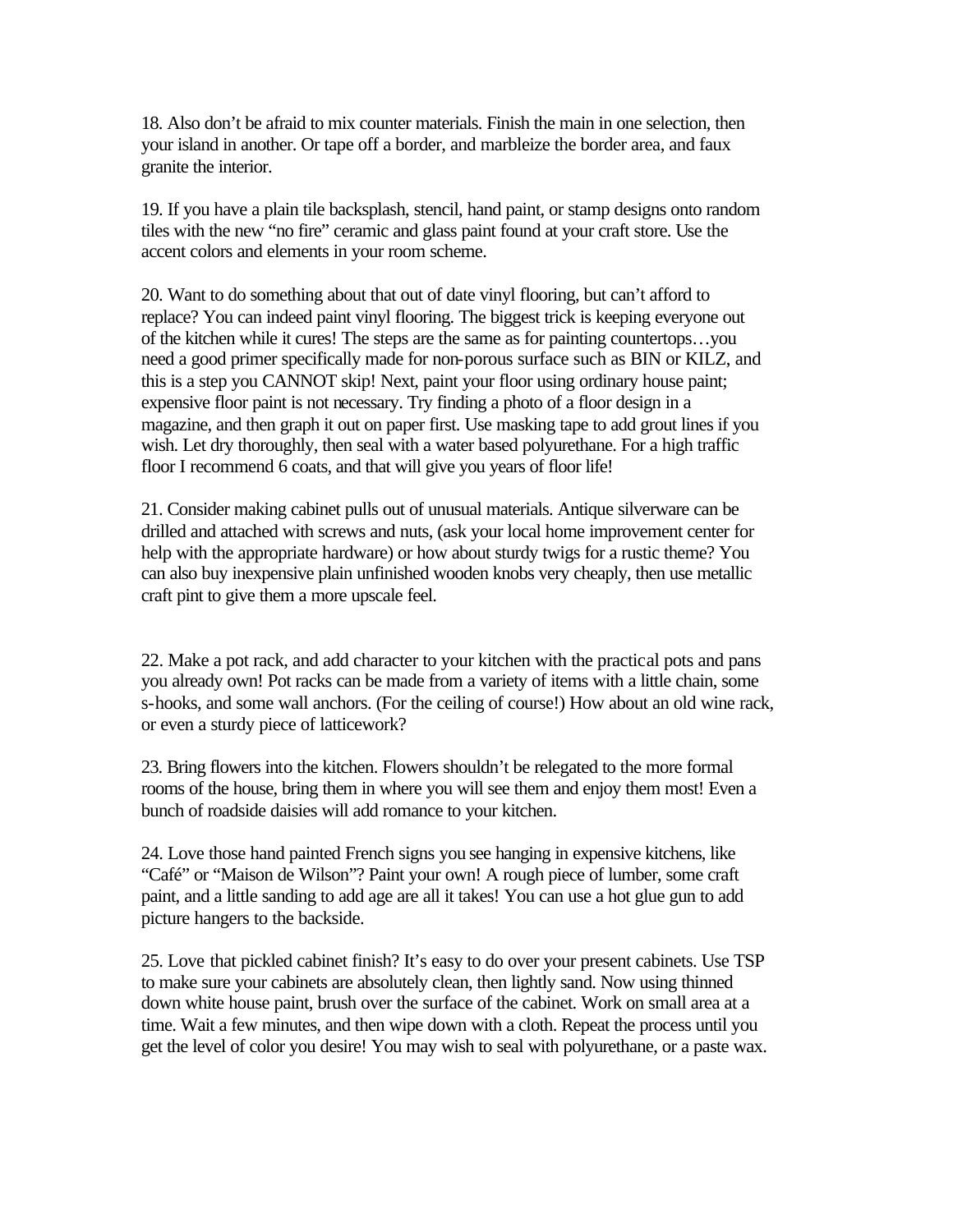26. Use strings of white holiday lights under kitchen cabinets for a quick and cheap lighting alternative. Simply use a staple gun or nail in brads to attach to the bottom of the cabinets. Be careful never to staple the wiring, and if you do, don't use that string of lights!

27. I added extra storage space and an eating area by adding a simple plywood box with a hinged lid to my kitchen. Painted to match the kitchen theme, it's a great breakfast table for my little ones, and doubles as storage for my kitchen items used less often, such as the Thanksgiving platter or the Santa cookie plates. (Can you say, breadmaker?) You can have the home improvement center cut the wood to size for you for a small fee, and then it's just a matter of some screws and hinges! Real simple, honest!

28. Add casters to a small dresser as an instant island for your kitchen! Just make sure you buy the right size casters for the weight of your piece.

29. Buy inexpensive clear glass jars at your local discount store, and display your food staples. Pasta, beans, even cereal can add interesting color and texture to the room.

30. Add fringe or homemade tassels to your kitchen curtains to add elegance and romance!

31. You can find wire basket produce hangers at many dollar or discount stores! Display your produce, and create practical storage that also allows air circulation, and longer life for your produce! Produce brings life into a room, just like flowers or other living things.

32. Use hanging plants to visually separate the kitchen from other rooms in an open floor plan house. It won't make you feel closed in, but will organize your design.

33. Use small boxes as lifts to help organize your cupboards by bringing the items in back into view. Store kitchen items near where you will use them most for the best efficiency.

34. Use the new stained glass paints to create a light show in your kitchen! Available at any craft store, you can either create whole window effects, or sun catchers to hang in the window. Check out www.plaidonline.com for more info.

35. If you are a renter but want to add some style, cut motifs out of contact paper to adhere to cabinet doors or walls. You can use stencils to trace a design onto the backing paper, or simply draw freehand. It is easily removable when it's time to leave, with no big cash investment.

36. Bring a comfortable chair into a corner of your kitchen to encourage visitors while the cooking and cleaning is going on. Some of the most memorable family moments happen in the kitchen!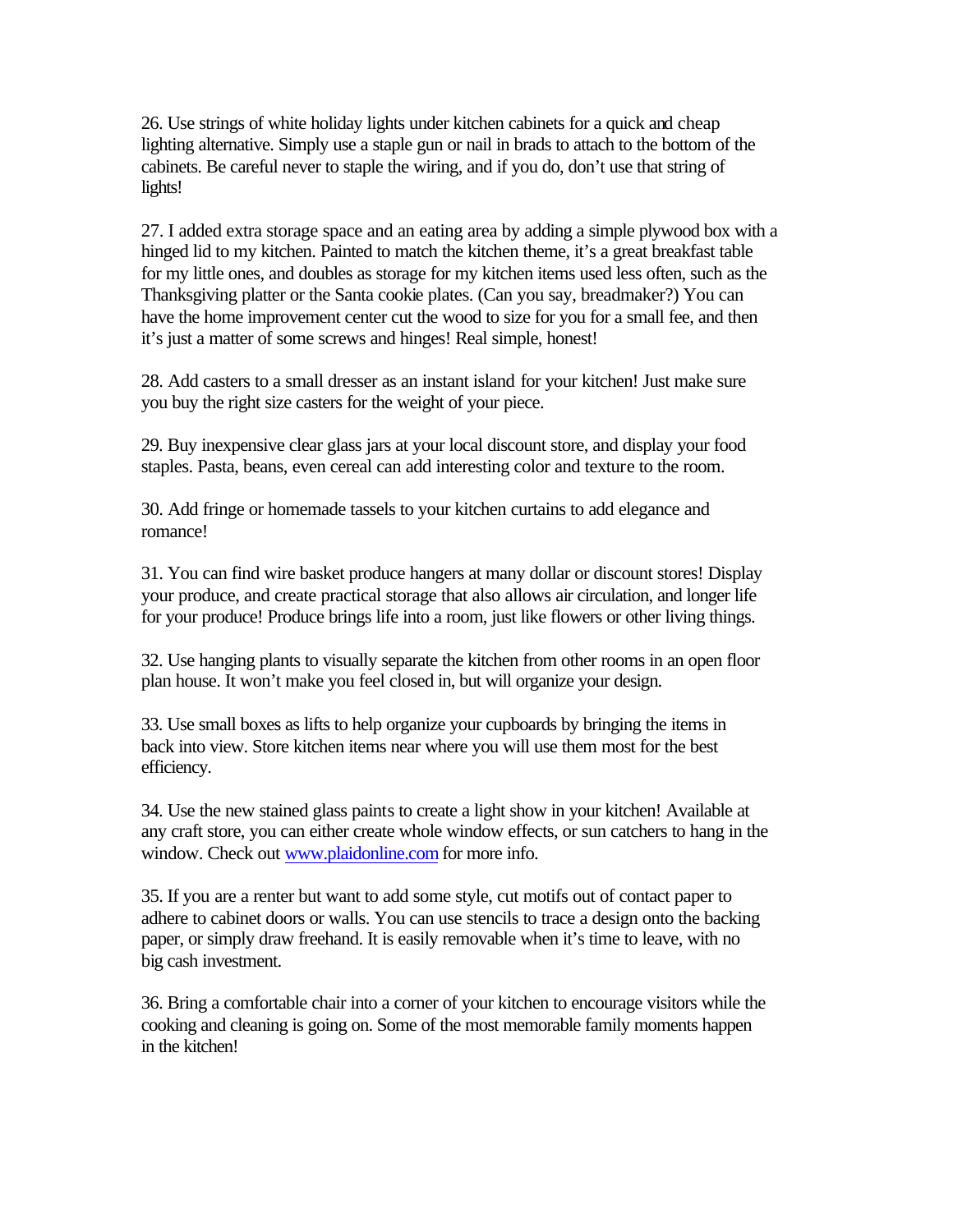37. Store your cookbooks on the kitchen counter…not only are they right where you need them; books add a lot of warmth and hominess to a room.

38. Use no fire glass paints and dollar store clear glass plates to create one of a kind décor for your kitchen walls. Try decoupaging a motif from wallpaper or gift wrap onto the back of the plate with white glue, let dry, then sponge paint in your kitchen colors over the back of it. Pick a color that contrasts nicely with the motif for best results. Metallic gold makes an elegant statement.

39. If you don't need your entire cupboard space, remove the cupboard door; paint the interior a contrasting color, then display a beautiful piece of pottery or artwork. Instantly adds an upscale feel.

40. Frame your kid's artwork, and hang it in your kitchen! Give each child their own frame, (remember garage sales and thrift stores!) and allow them to update their artwork weekly.

41. Make a mosaic backsplash. With just a few broken tiles, some silicone adhesive, and some grout, you can design your own mosaic backsplash that will be a one of a kind! You can either graph a design out on paper, or do a random design. I suggest choosing earthtoned tiles, as they will integrate much easier if you change your style or sell your house. Try interspersing the mosaic with a few purchased, more intricate tiles. Doing a mosaic makes having to worry about cutting ceramic tiles unnecessary!

42. Use a small square piece of a kitchen sponge to sponge a checkerboard pattern with paint. Outline cupboard doors, create a wall border, or add edging to the curtain hem. This method uses very little paint!

43. Cut "tiles" or "bricks" from handmade paper or brown paper bags, and apply to the wall with wallpaper paste. Remember, the background color will be the color of your "grout". Try tearing the edges of the paper first for a pleasant handmade look.

44. If your cabinets are beyond painting, but you can't afford to replace them, sew gathered skirts from flat sheet material and attach with Velcro strips to the bottom cabinets. Then remove the doors from the top cabinets, and replace each door with a fabric panel, using either Velcro, or cup hooks and ribbon loops.

45. Inexpensive wire shelving units can be found at your local discount center and used as a bakers rack. Simply add a wooden cutting board to the top shelf as a cutting surface.

46. Use large ceramic floor tiles as trivets. They come in an amazing variety of stone look designs, and many cost less than \$2.